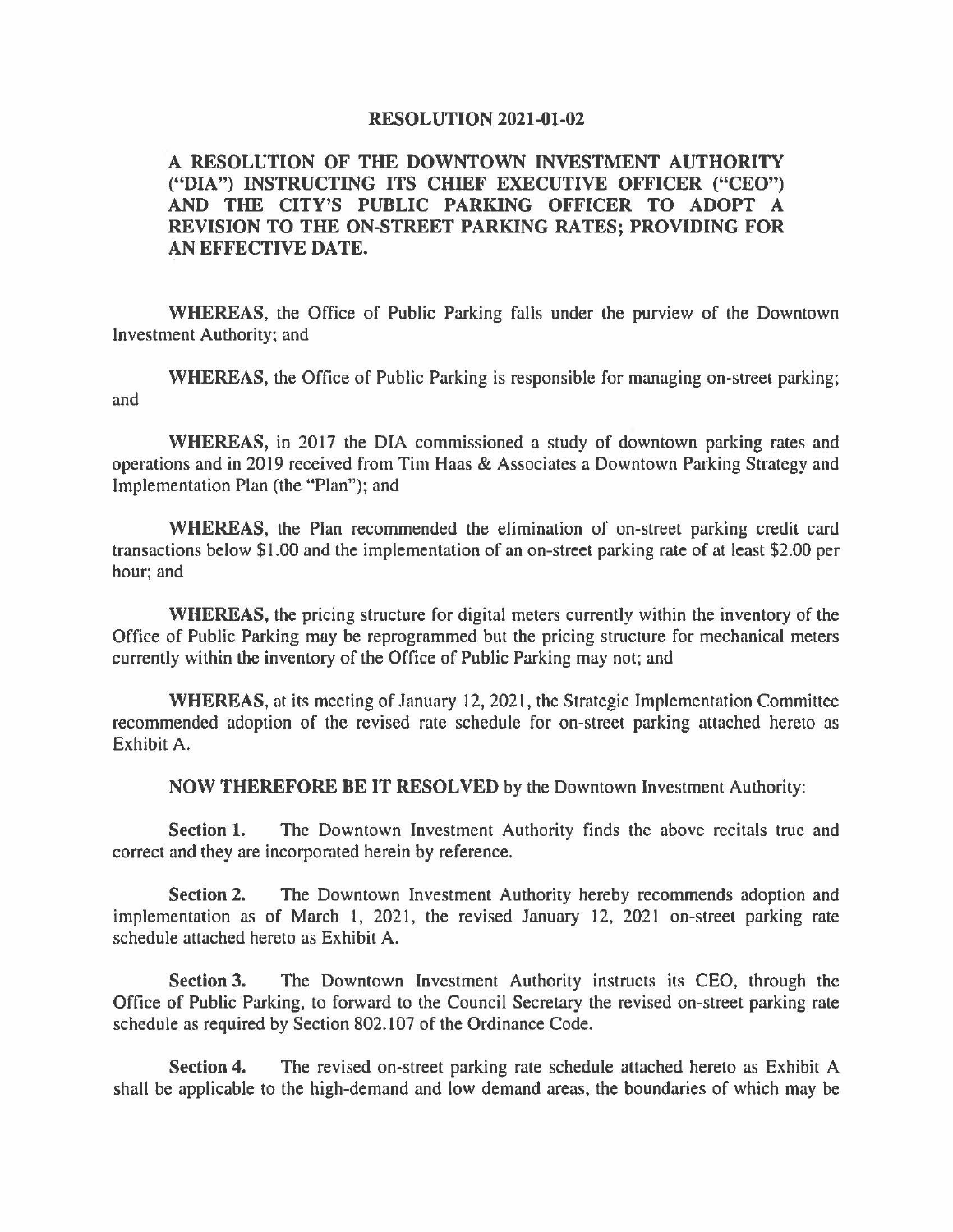#### RESOLUTION 2021-01-02 PAGE 2 OF 3

periodically determined or changed by the DIA and Office of Public Parking and located anywhere within the Northbank and Southside Community Redevelopment Areas, without regard to the type of device or payment system in use in such areas (including but not limited to, meters, pay stations, kiosks, mobile payment applications, etc.); and

**Section 5.** The Effective Date of this Resolution is the date upon execution of this Resolution by the Chair of the DIA Board.

WITNESS: DOWNTOWN INVESTMENT AUTHORITY  $\frac{1}{20}$  /21  $\frac{726}{\text{Date}}$ Witness Ron Moody, Chairman VOTE: In Favor:  $9$  Opposed:  $\emptyset$  Abstained:  $\emptyset$